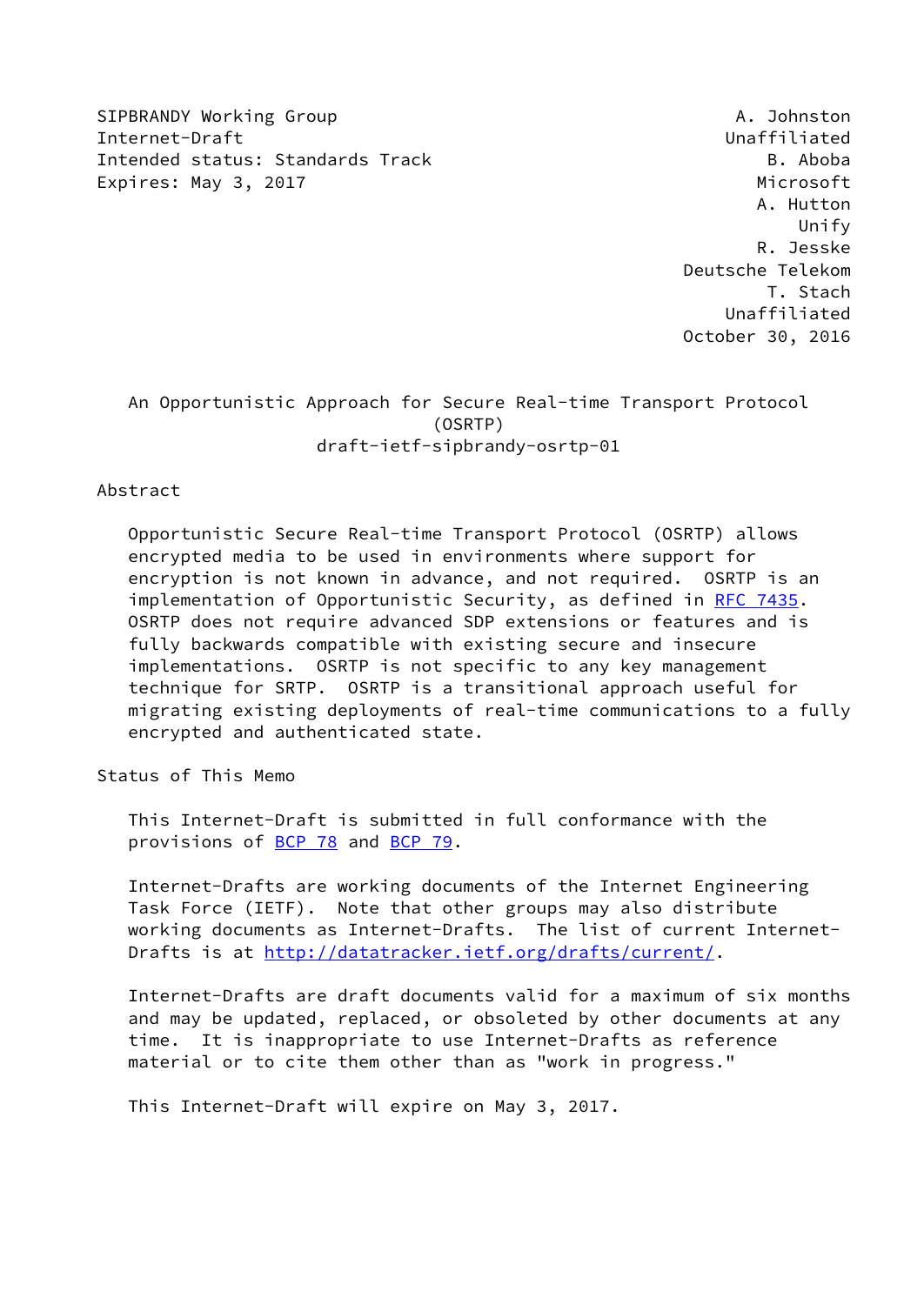<span id="page-1-1"></span>Internet-Draft OSRTP October 2016

Copyright Notice

 Copyright (c) 2016 IETF Trust and the persons identified as the document authors. All rights reserved.

This document is subject to **[BCP 78](https://datatracker.ietf.org/doc/pdf/bcp78)** and the IETF Trust's Legal Provisions Relating to IETF Documents [\(http://trustee.ietf.org/license-info](http://trustee.ietf.org/license-info)) in effect on the date of publication of this document. Please review these documents carefully, as they describe your rights and restrictions with respect to this document. Code Components extracted from this document must include Simplified BSD License text as described in Section 4.e of the Trust Legal Provisions and are provided without warranty as described in the Simplified BSD License.

## Table of Contents

| 1.1. Applicability Statement 3                                  |  |
|-----------------------------------------------------------------|--|
|                                                                 |  |
| $\frac{3}{2}$ . Definition of Opportunistic Security for SRTP 3 |  |
|                                                                 |  |
|                                                                 |  |
|                                                                 |  |
|                                                                 |  |
| 7.1. Normative References 5                                     |  |
| 7.2. Informative References 7                                   |  |
|                                                                 |  |
|                                                                 |  |

## <span id="page-1-0"></span>[1](#page-1-0). Introduction

Opportunistic Security  $[RFC7435]$  $[RFC7435]$  (OS) is an approach to security that defines a third mode for security between "cleartext" and "comprehensive protection" that allows encryption and authentication to be used if supported but will not result in failures if it is not supported. In terms of secure media, cleartext is RTP [\[RFC3550](https://datatracker.ietf.org/doc/pdf/rfc3550)] media which is negotiated with the AVP (Audio Video Profile) profile defined  $[REC3551]$ . Comprehensive protection is Secure RTP  $[REC3711]$ , negotiated with a secure profile, such as SAVP or SAVPF [\[RFC5124](https://datatracker.ietf.org/doc/pdf/rfc5124)]. OSRTP allows SRTP to be negotiated with the AVP profile, with fallback to RTP if SRTP is not supported.

There have been some extensions to SDP to allow profiles to be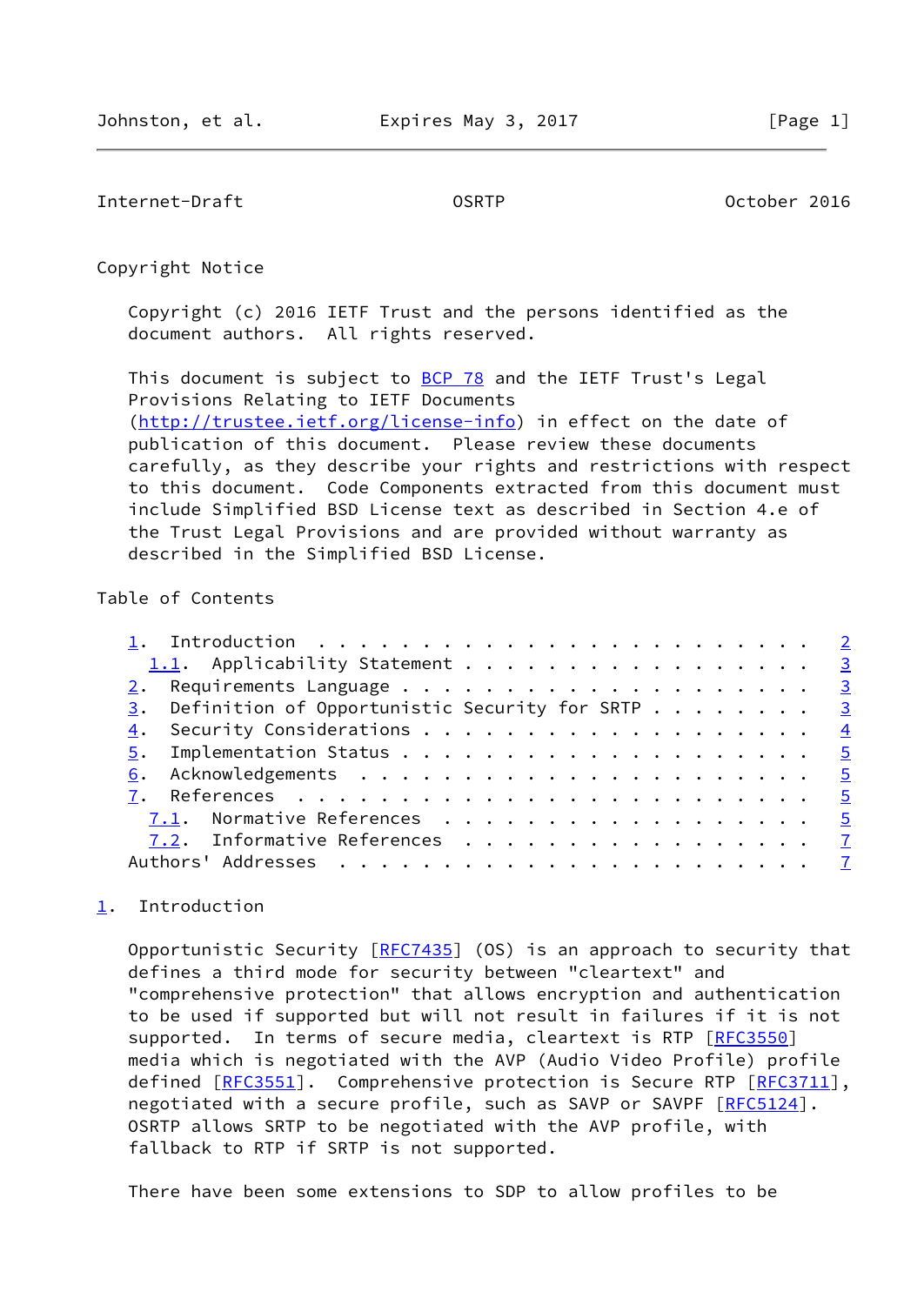negotiated such as SDP Capabilities Negotiation (capneg) [\[RFC5939](https://datatracker.ietf.org/doc/pdf/rfc5939)] . However, these approaches are complex and have very limited deployment in communication systems. Other key management protocols for SRTP have been developed which by design use OS, such as ZRTP [\[RFC6189](https://datatracker.ietf.org/doc/pdf/rfc6189)]. This approach for OSRTP is based on

| Johnston, et al. | Expires May 3, 2017 | [Page 2] |
|------------------|---------------------|----------|
|                  |                     |          |

<span id="page-2-1"></span>Internet-Draft OSRTP October 2016

<span id="page-2-4"></span> [I-D.kaplan-mmusic-best-effort-srtp] where it was called "best effort SRTP". [\[I-D.kaplan-mmusic-best-effort-srtp\]](#page-2-4) has a full discussion of the motivation and requirements for opportunistic secure media.

 OSRTP uses the presence of SRTP keying-related attributes in an SDP offer to indicate support for opportunistic secure media. The presence of SRTP keying-related attributes in the SDP answer indicates that the other party also supports OSRTP and encrypted and authenticated media will be used. OSRTP requires no additional extensions to SDP or new attributes and is defined independently of the key agreement mechanism used. OSRTP is only usable when media is negotiated using the Offer/Answer protocol [[RFC3264\]](https://datatracker.ietf.org/doc/pdf/rfc3264).

<span id="page-2-0"></span>[1.1](#page-2-0). Applicability Statement

 OSRTP is a transitional approach that provides a migration path from unencrypted communication (RTP) to fully encrypted communication (SRTP). It is only to be used in existing deployments which are attempting to transition to fully secure communications. New applications and new deployments will not use OSRTP.

<span id="page-2-2"></span>[2](#page-2-2). Requirements Language

 The key words "MUST", "MUST NOT", "REQUIRED", "SHALL", "SHALL NOT", "SHOULD", "SHOULD NOT", "RECOMMENDED", "NOT RECOMMENDED", "MAY", and "OPTIONAL" in this document are to be interpreted as described in [RFC](https://datatracker.ietf.org/doc/pdf/rfc2119) [2119](https://datatracker.ietf.org/doc/pdf/rfc2119) [\[RFC2119](https://datatracker.ietf.org/doc/pdf/rfc2119)].

<span id="page-2-3"></span>[3](#page-2-3). Definition of Opportunistic Security for SRTP

 To indicate support for OSRTP in an SDP offer, the offerer uses the AVP profile [\[RFC3551](https://datatracker.ietf.org/doc/pdf/rfc3551)] but includes SRTP keying attributes. OSRTP is not specific to any key management technique for SRTP. For example:

If the offerer supports DTLS-SRTP key agreement [[RFC5763\]](https://datatracker.ietf.org/doc/pdf/rfc5763), then an a=fingerprint attribute will be present, or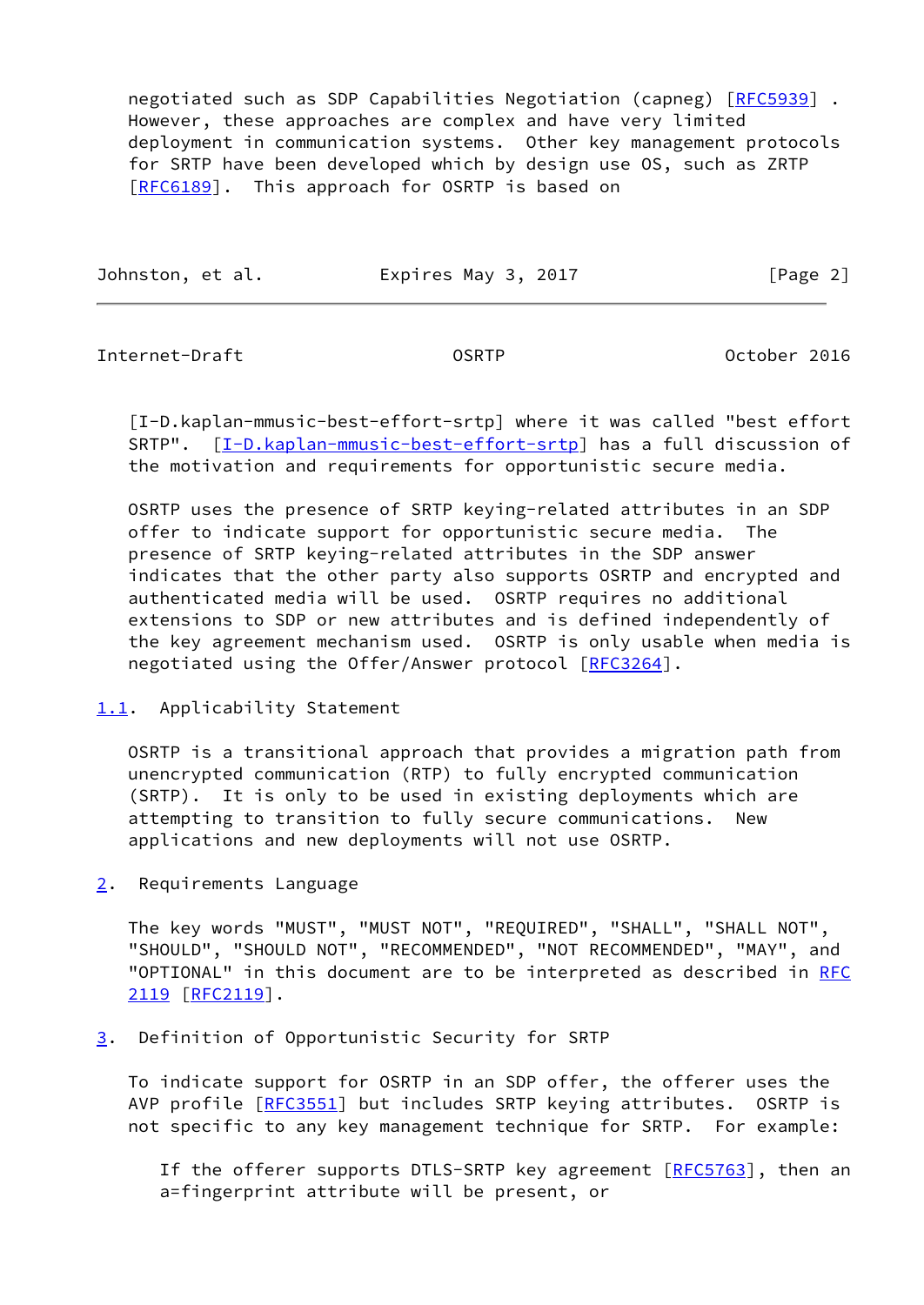If the offerer supports SDP Security Descriptions key agreement [[RFC4568\]](https://datatracker.ietf.org/doc/pdf/rfc4568), then an a=crypto attribute will be present, or

If the offerer supports ZRTP key agreement  $[REG189]$ , then an a=zrtp-hash attribute will be present.

 To accept OSRTP, an answerer receiving an offer indicating support for OSRTP generates an SDP answer containing SRTP keying attributes which match one of the keying methods in the offer. The answer MUST NOT contain attributes from more than one keying method, even if the offer contained multiple keying method attributes. The selected SRTP

| Johnston, et al. | Expires May 3, 2017 | [Page 3] |
|------------------|---------------------|----------|
|------------------|---------------------|----------|

<span id="page-3-1"></span>Internet-Draft OSRTP October 2016

 key management approach is followed and SRTP media is used for this session. If the SRTP key management fails for any reason, the media session MUST fail. To decline OSRTP, the answerer generates an SDP answer omitting SRTP keying attributes, and the media session proceeds with RTP with no encryption or authentication used.

 If the offerer of OSRTP receives an SDP answer which does not contain SRTP keying attributes, then the media session proceeds with RTP. If the SDP answer contains the AVP (or RTP/AVP) profile with SRTP keying attributes or the SAVP (or UDP/TLS/RTP/SAVP(F)) profile with SRTP keying attributes, then that particular SRTP key management approach is followed and SRTP media is used for this session. If the SRTP key management fails, the media session MUST fail.

 It is important to note that OSRTP makes no changes, and has no effect on media sessions in which the offer contains a secure profile of RTP, such as SAVP or SAVPF. As discussed in [\[RFC7435](https://datatracker.ietf.org/doc/pdf/rfc7435)], this is the "comprehensive protection" for media mode.

<span id="page-3-0"></span>[4](#page-3-0). Security Considerations

The security considerations of [\[RFC7435](https://datatracker.ietf.org/doc/pdf/rfc7435)] apply to OSRTP, as well as the security considerations of the particular SRTP key agreement approach used. However, the authentication requirements of a particular SRTP key agreement approach are relaxed when that key agreement is used with OSRTP. For example:

For DTLS-SRTP key agreement [\[RFC5763](https://datatracker.ietf.org/doc/pdf/rfc5763)], an authenticated signaling channel does not need to be used with OSRTP if it is not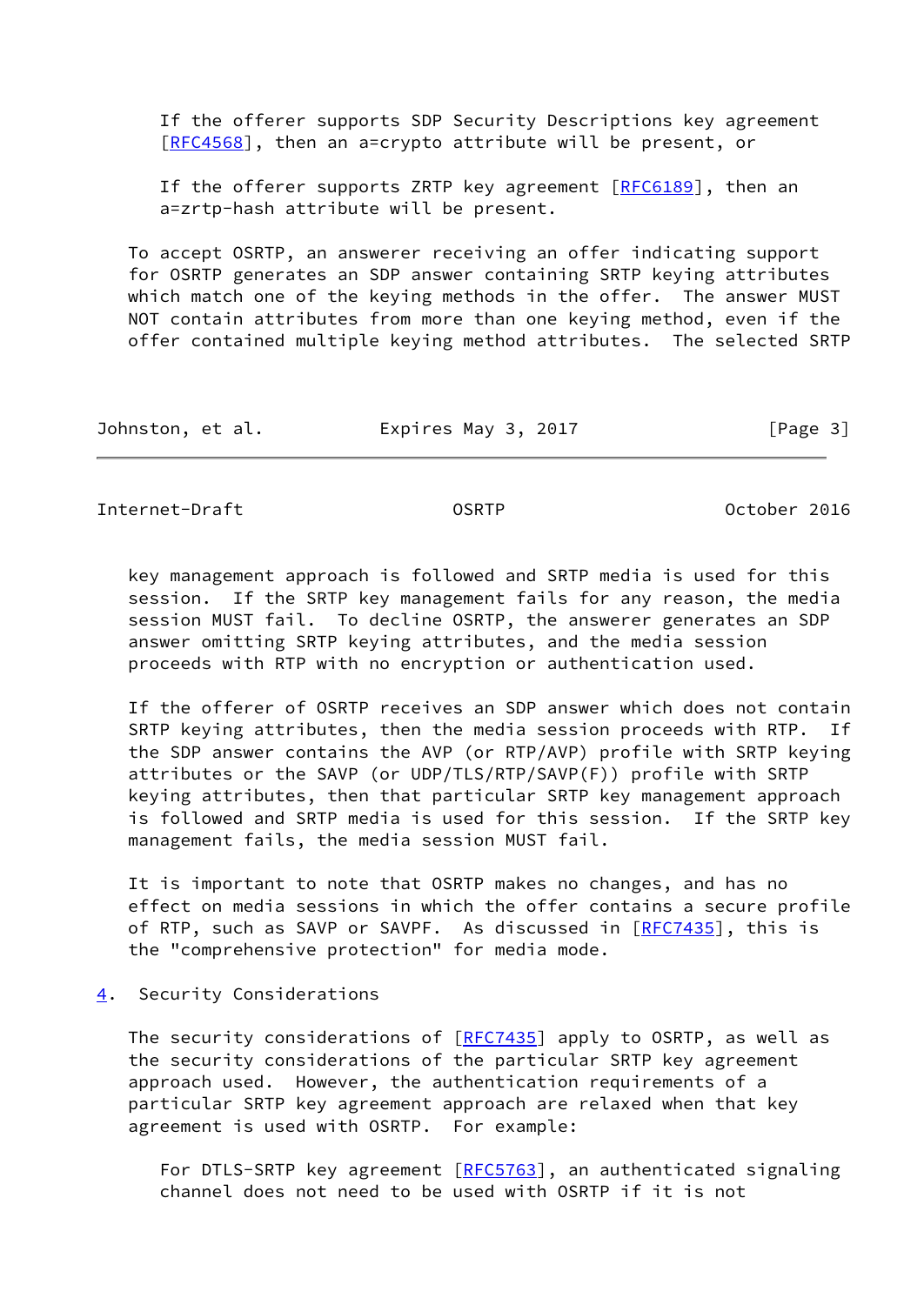available.

 For SDP Security Descriptions key agreement [\[RFC4568](https://datatracker.ietf.org/doc/pdf/rfc4568)], an authenticated signaling channel does not need to be used with OSRTP if it is not available, although an encrypted signaling channel must still be used.

For ZRTP key agreement [[RFC6189](https://datatracker.ietf.org/doc/pdf/rfc6189)], the security considerations are unchanged, since ZRTP does not rely on the security of the signaling channel.

As discussed in [\[RFC7435](https://datatracker.ietf.org/doc/pdf/rfc7435)], OSRTP is used in cases where support for encryption by the other party is not known in advance, and not required. For cases where it is known that the other party supports SRTP or SRTP needs to be used, OSRTP MUST NOT be used. Instead, a secure profile of RTP is used in the offer.

Johnston, et al. **Expires May 3, 2017** [Page 4]

<span id="page-4-1"></span>Internet-Draft OSRTP October 2016

<span id="page-4-0"></span>[5](#page-4-0). Implementation Status

 Note to RFC Editor: Please remove this entire section prior to publication, including the reference to [\[RFC6982](https://datatracker.ietf.org/doc/pdf/rfc6982)].

 This section records the status of known implementations of the protocol defined by this specification at the time of posting of this Internet-Draft, and is based on a proposal described in [\[RFC6982](https://datatracker.ietf.org/doc/pdf/rfc6982)]. The description of implementations in this section is intended to assist the IETF in its decision processes in progressing drafts to RFCs. Please note that the listing of any individual implementation here does not imply endorsement by the IETF. Furthermore, no effort has been spent to verify the information presented here that was supplied by IETF contributors. This is not intended as, and must not be construed to be, a catalog of available implementations or their features. Readers are advised to note that other implementations may exist.

According to [\[RFC6982](https://datatracker.ietf.org/doc/pdf/rfc6982)], "this will allow reviewers and working groups to assign due consideration to documents that have the benefit of running code, which may serve as evidence of valuable experimentation and feedback that have made the implemented protocols more mature.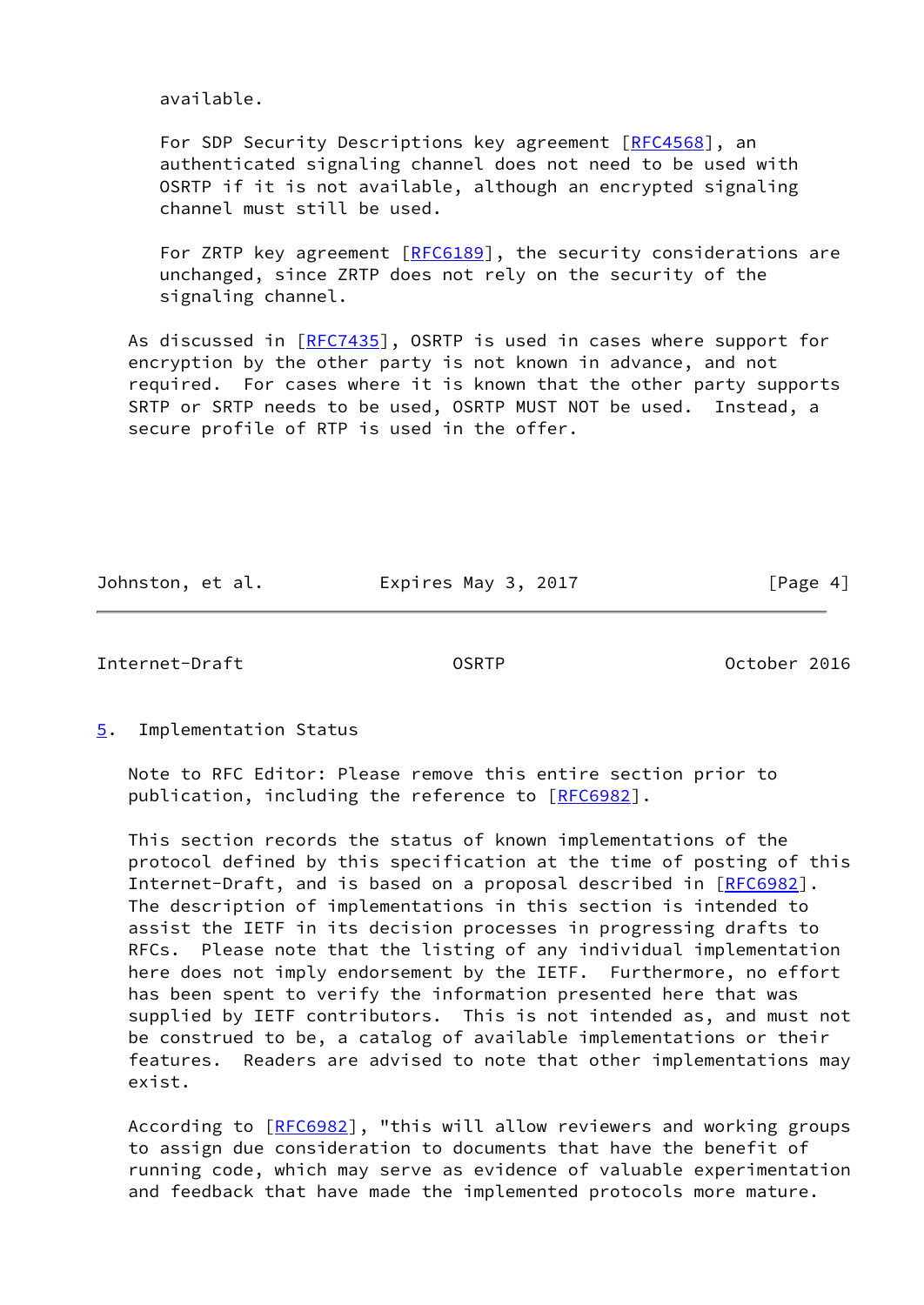It is up to the individual working groups to use this information as they see fit".

There are implementations of [\[I-D.kaplan-mmusic-best-effort-srtp\]](#page-2-4) in deployed products by Microsoft and Unify. The IMTC "Best Practices for SIP Security" document [[IMTC-SIP\]](#page-7-0) recommends this approach. The SIP Forum plans to include support in the SIPconnect 2.0 SIP trunking recommendation [\[SIPCONNECT](#page-7-1)] which is under development. There are many deployments of ZRTP [\[RFC6189](https://datatracker.ietf.org/doc/pdf/rfc6189)].

<span id="page-5-0"></span>[6](#page-5-0). Acknowledgements

 This document is dedicated to our friend and colleague Francois Audet who is greatly missed in our community. His work on improving security in SIP and RTP provided the foundation for this work.

 Thanks to Eric Rescorla, Martin Thomson, and Richard Barnes for their comments.

- <span id="page-5-1"></span>[7](#page-5-1). References
- <span id="page-5-2"></span>[7.1](#page-5-2). Normative References

| Johnston, et al. | Expires May 3, 2017 | [Page 5] |
|------------------|---------------------|----------|
|                  |                     |          |

Internet-Draft OSRTP October 2016

- [RFC2119] Bradner, S., "Key words for use in RFCs to Indicate Requirement Levels", [BCP 14](https://datatracker.ietf.org/doc/pdf/bcp14), [RFC 2119](https://datatracker.ietf.org/doc/pdf/rfc2119), DOI 10.17487/RFC2119, March 1997, <<http://www.rfc-editor.org/info/rfc2119>>.
- [RFC3264] Rosenberg, J. and H. Schulzrinne, "An Offer/Answer Model with Session Description Protocol (SDP)", [RFC 3264](https://datatracker.ietf.org/doc/pdf/rfc3264), DOI 10.17487/RFC3264, June 2002, <<http://www.rfc-editor.org/info/rfc3264>>.
- [RFC3550] Schulzrinne, H., Casner, S., Frederick, R., and V. Jacobson, "RTP: A Transport Protocol for Real-Time Applications", STD 64, [RFC 3550](https://datatracker.ietf.org/doc/pdf/rfc3550), DOI 10.17487/RFC3550, July 2003, <<http://www.rfc-editor.org/info/rfc3550>>.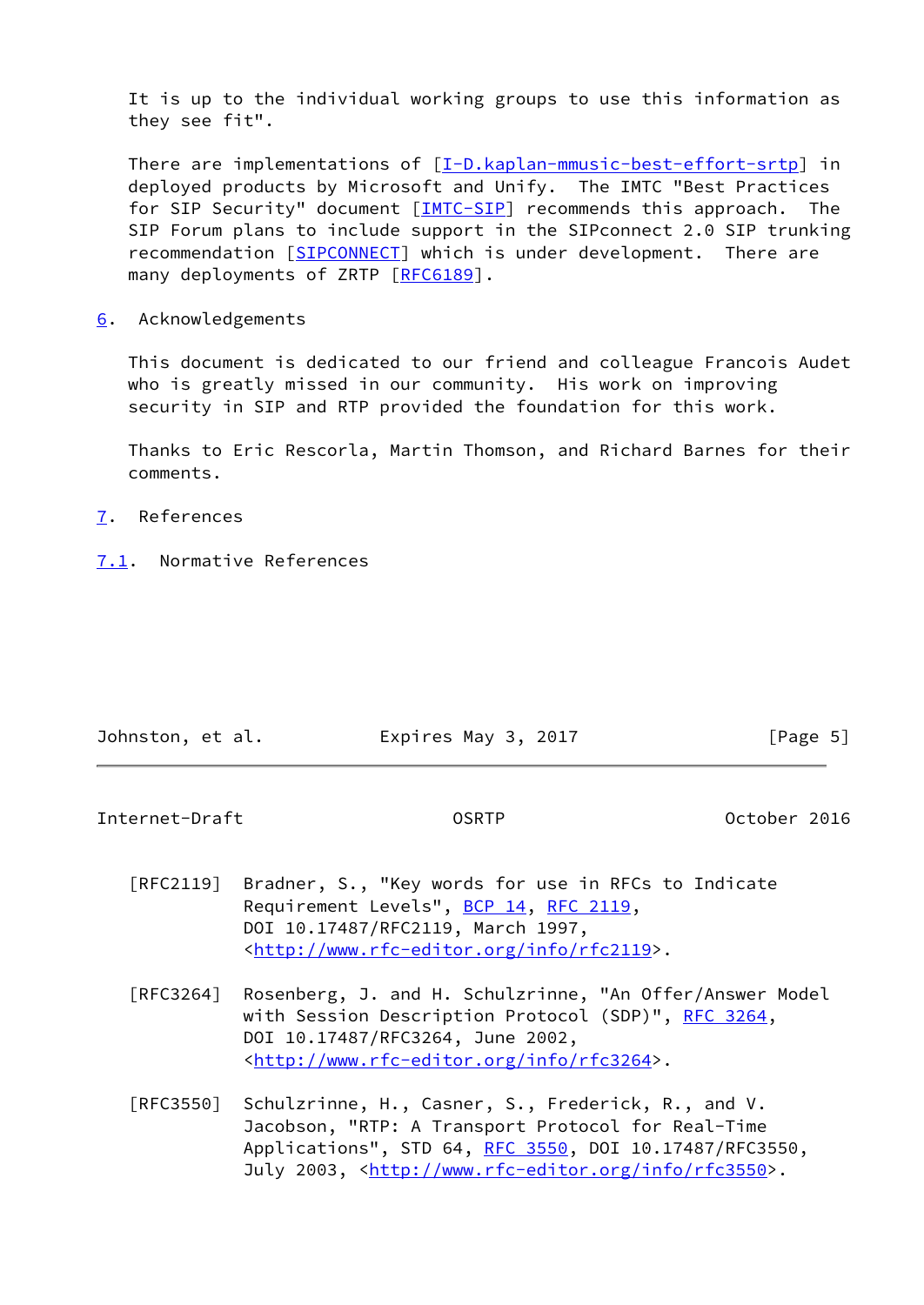- [RFC3551] Schulzrinne, H. and S. Casner, "RTP Profile for Audio and Video Conferences with Minimal Control", STD 65, [RFC 3551,](https://datatracker.ietf.org/doc/pdf/rfc3551) DOI 10.17487/RFC3551, July 2003, <<http://www.rfc-editor.org/info/rfc3551>>.
- [RFC3711] Baugher, M., McGrew, D., Naslund, M., Carrara, E., and K. Norrman, "The Secure Real-time Transport Protocol (SRTP)", [RFC 3711,](https://datatracker.ietf.org/doc/pdf/rfc3711) DOI 10.17487/RFC3711, March 2004, <<http://www.rfc-editor.org/info/rfc3711>>.
- [RFC4568] Andreasen, F., Baugher, M., and D. Wing, "Session Description Protocol (SDP) Security Descriptions for Media Streams", [RFC 4568](https://datatracker.ietf.org/doc/pdf/rfc4568), DOI 10.17487/RFC4568, July 2006, <<http://www.rfc-editor.org/info/rfc4568>>.
- [RFC5124] Ott, J. and E. Carrara, "Extended Secure RTP Profile for Real-time Transport Control Protocol (RTCP)-Based Feedback (RTP/SAVPF)", [RFC 5124](https://datatracker.ietf.org/doc/pdf/rfc5124), DOI 10.17487/RFC5124, February 2008, [<http://www.rfc-editor.org/info/rfc5124](http://www.rfc-editor.org/info/rfc5124)>.
- [RFC5763] Fischl, J., Tschofenig, H., and E. Rescorla, "Framework for Establishing a Secure Real-time Transport Protocol (SRTP) Security Context Using Datagram Transport Layer Security (DTLS)", [RFC 5763](https://datatracker.ietf.org/doc/pdf/rfc5763), DOI 10.17487/RFC5763, May 2010, [<http://www.rfc-editor.org/info/rfc5763](http://www.rfc-editor.org/info/rfc5763)>.
- [RFC6189] Zimmermann, P., Johnston, A., Ed., and J. Callas, "ZRTP: Media Path Key Agreement for Unicast Secure RTP", [RFC 6189,](https://datatracker.ietf.org/doc/pdf/rfc6189) DOI 10.17487/RFC6189, April 2011, <<http://www.rfc-editor.org/info/rfc6189>>.

| Johnston, et al. | Expires May 3, 2017 | [Page 6] |  |
|------------------|---------------------|----------|--|
|                  |                     |          |  |

<span id="page-6-1"></span>Internet-Draft OSRTP October 2016

 [RFC7435] Dukhovni, V., "Opportunistic Security: Some Protection Most of the Time", [RFC 7435](https://datatracker.ietf.org/doc/pdf/rfc7435), DOI 10.17487/RFC7435, December 2014, <<http://www.rfc-editor.org/info/rfc7435>>.

<span id="page-6-0"></span>[7.2](#page-6-0). Informative References

 [I-D.kaplan-mmusic-best-effort-srtp] Audet, F. and H. Kaplan, "Session Description Protocol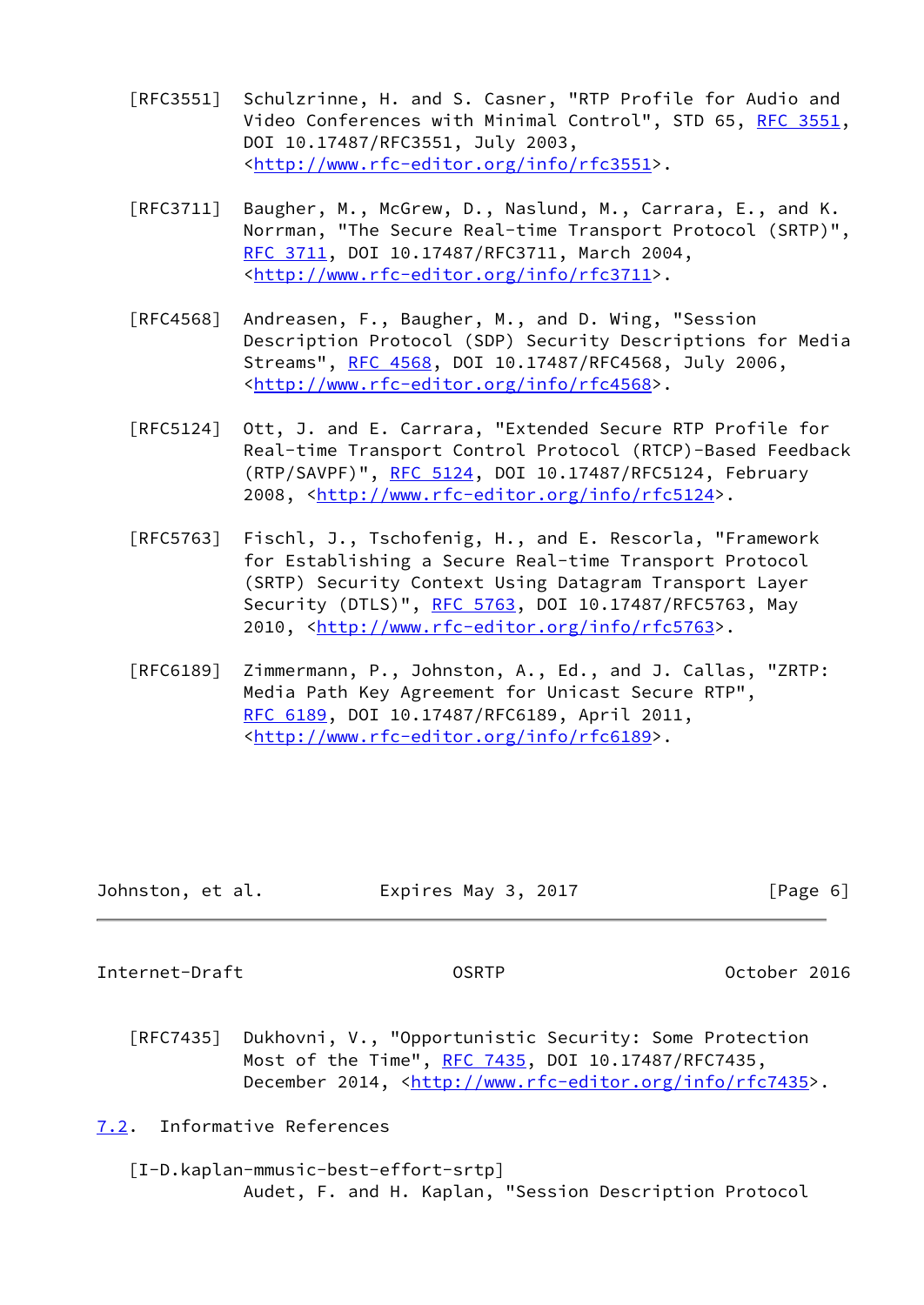(SDP) Offer/Answer Negotiation For Best-Effort Secure Real-Time Transport Protocol", [draft-kaplan-mmusic-best](https://datatracker.ietf.org/doc/pdf/draft-kaplan-mmusic-best-effort-srtp-01) [effort-srtp-01](https://datatracker.ietf.org/doc/pdf/draft-kaplan-mmusic-best-effort-srtp-01) (work in progress), October 2006.

<span id="page-7-0"></span>[IMTC-SIP]

 "Best Practices for SIP Security", IMTC SIP Parity Group<http://www.imtc.org/uc/sip-parity-activity-group/>, 2011, [<http://www.imtc.org](http://www.imtc.org)>.

- [RFC5939] Andreasen, F., "Session Description Protocol (SDP) Capability Negotiation", [RFC 5939,](https://datatracker.ietf.org/doc/pdf/rfc5939) DOI 10.17487/RFC5939, September 2010, <<http://www.rfc-editor.org/info/rfc5939>>.
- [RFC6982] Sheffer, Y. and A. Farrel, "Improving Awareness of Running Code: The Implementation Status Section", [RFC 6982](https://datatracker.ietf.org/doc/pdf/rfc6982), DOI 10.17487/RFC6982, July 2013, <<http://www.rfc-editor.org/info/rfc6982>>.

## <span id="page-7-1"></span>[SIPCONNECT]

 "SIP-PBX / Service Provider Interoperability SIPconnect 2.0 - DRAFT Technical Recommendation", SIP Forum<http://www.sipforum.org/content/view/179/213/>, 2015, <[http://www.sipforum.org>](http://www.sipforum.org).

Authors' Addresses

 Alan Johnston Unaffiliated Bellevue, WA USA

Email: alan.b.johnston@gmail.com

Johnston, et al. Expires May 3, 2017 [Page 7]

Internet-Draft OSRTP October 2016

Bernard Aboba